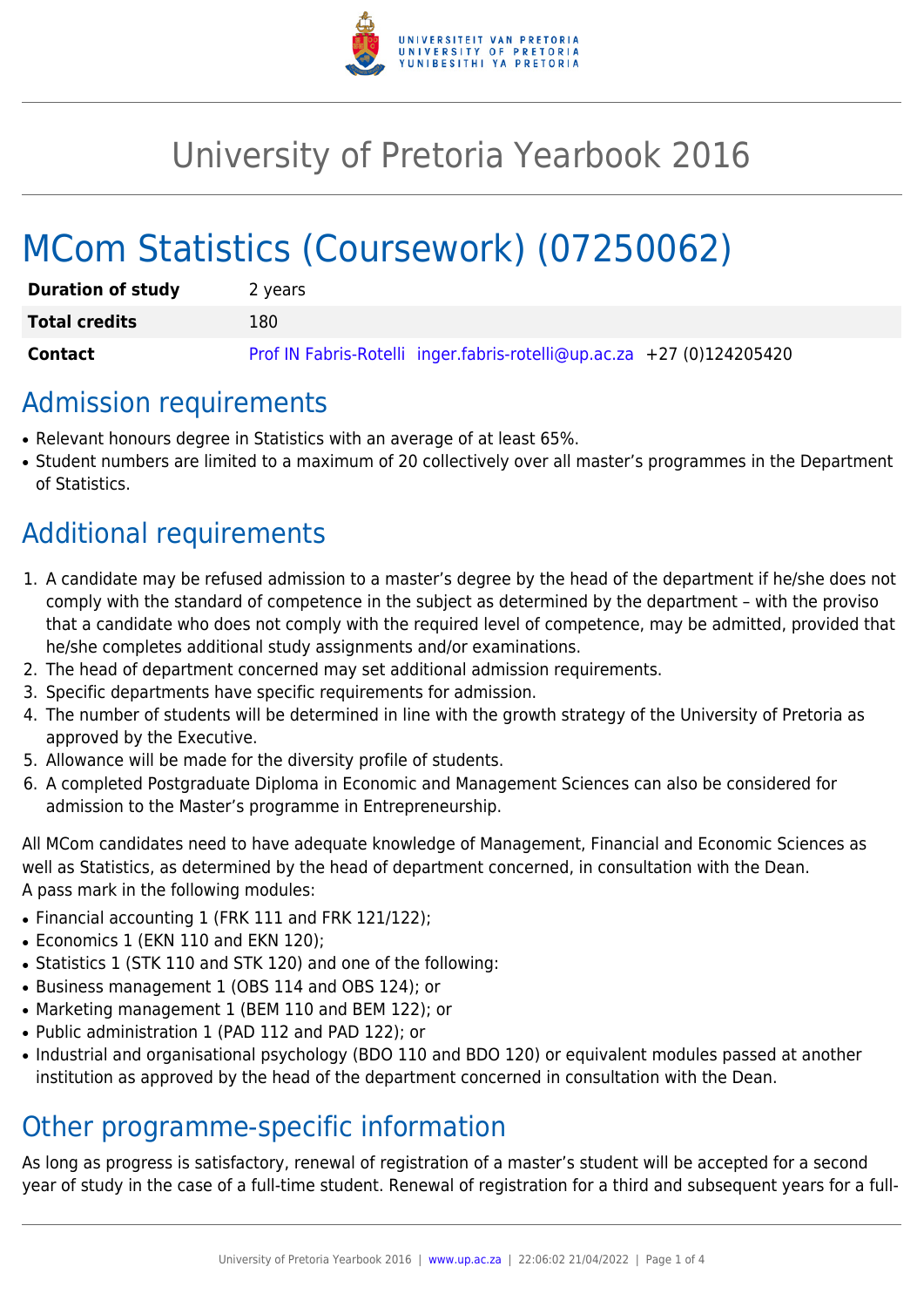

time student will only take place when Student Administration of the Faculty receives a written motivation (the required form can be obtained from the Head of Department) that is supported by the Head of Department and Postgraduate Studies Committee.(See Regulations G.32 and G.36.)

## Examinations and pass requirements

The pass mark for both a dissertation and a mini-dissertation is 50%. The provisions regarding pass requirements for dissertations, contained in General Regulation G.12.2, apply mutatis mutandis to minidissertations. A pass mark of at least 50% is required in the examination of each module.

## Research information

#### **Dissertations/mini-dissertations/research reports, curricula and modules**

- 1. The degree programme requires that a dissertation/mini-dissertation/research article must be submitted in a field of study chosen from the fields covered for the honours degree, provided that the Dean may, on the recommendation of the head of department concerned, approve the replacement of the required dissertation by the successful completion of a prescribed number of module credits and a mini-dissertation/research article.
- 2. Information on modules, credits and syllabi is available, on request, from the head of department concerned.
- 3. A module in Research Methodology is compulsory in all programmes. The Dean may, on the recommendation of the head of department concerned, waive the prerequisites.
- 4. Sufficient number of bound copies of the thesis/dissertation must be submitted to the Head: Student Administration for examination, after permission is granted by the supervisor.

#### **Article for publication**

A dean may require, before or on submission of a dissertation, the submission of a draft article for publication to the supervisor. The draft article should be based on the research that the student has conducted for the dissertation and be approved by the supervisor concerned. The supervisor should then have the opportunity to take the paper through all the processes of revision and resubmission as may be necessary and/or appropriate in order to achieve publication.

#### **Submission of dissertation**

A dissertation is submitted to the Head: Student Administration, before the closing date for the various graduation ceremonies as announced annually.

For examination purposes, a student must, in consultation with the supervisor, submit a sufficient number of bound copies of the dissertation, printed on good quality paper and of good letter quality, to the Head: Student Administration. Permission to submit the dissertation in unbound form may be obtained from the supervisor concerned on condition that a copy of the final approved dissertation is presented to the examiners in bound format or electronic format.

In addition to the copies already mentioned, each successful student must submit a bound paper copy as well as two electronic copies of the approved dissertation to the Head: Student Administration in the format specified by the faculty and in accordance with the minimum standards set by the Department of Library Services, before 15 February for the Autumn graduation ceremonies and before 15 July for the Spring graduation ceremonies, failing which the degree will only be conferred during a subsequent series of graduation ceremonies.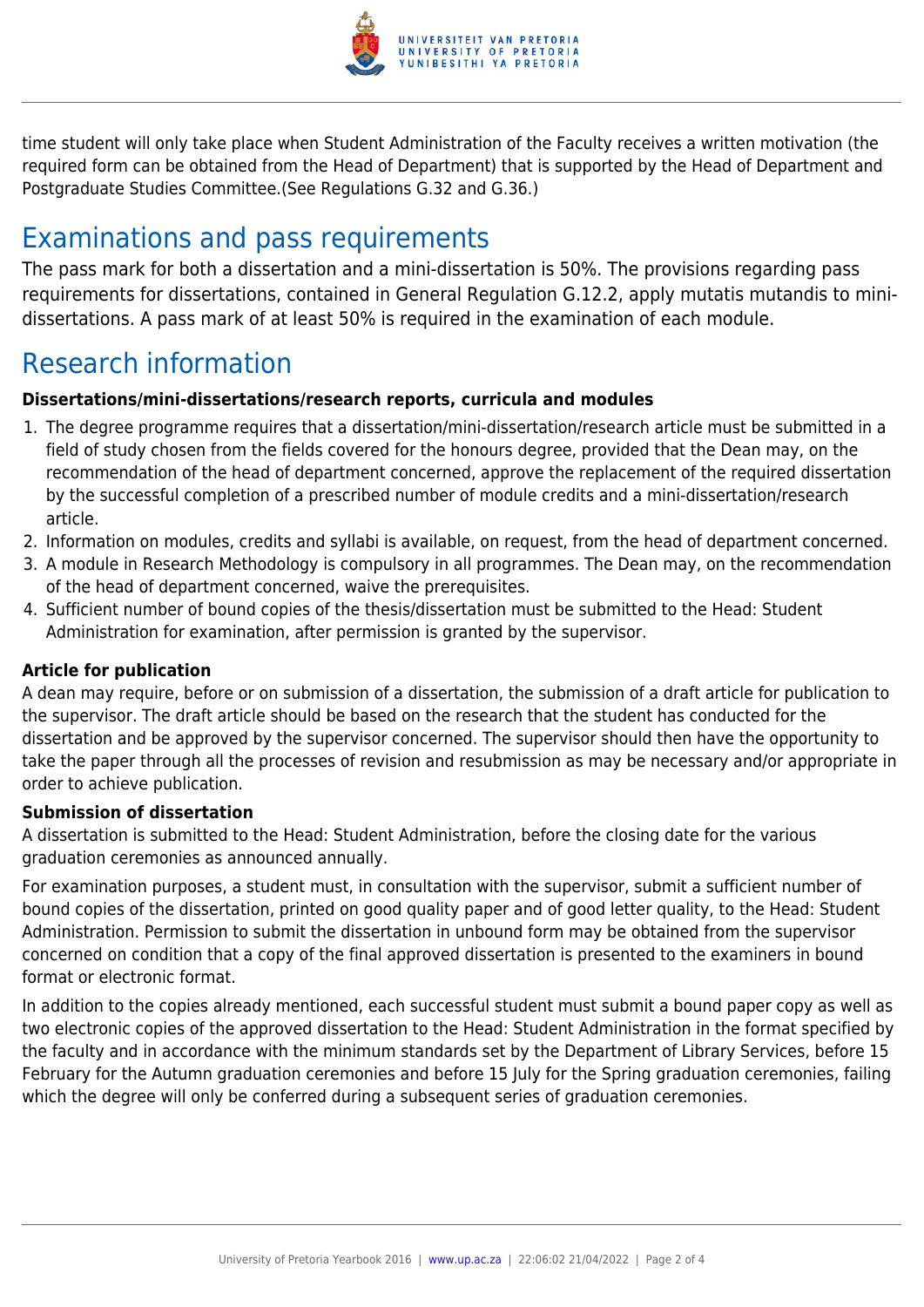

### Curriculum: Year 1

#### **Minimum credits: 80**

#### **Core modules**

[Statistical learning 880](https://www.up.ac.za/mechanical-and-aeronautical-engineering/yearbooks/2016/modules/view/MVA 880) (MVA 880) - Credits: 20.00 [Capita selecta: Statistics 880](https://www.up.ac.za/mechanical-and-aeronautical-engineering/yearbooks/2016/modules/view/STK 880) (STK 880) - Credits: 20.00 [Analysis of time series 880](https://www.up.ac.za/mechanical-and-aeronautical-engineering/yearbooks/2016/modules/view/TRA 880) (TRA 880) - Credits: 20.00 [Data analytics and visualisation 880](https://www.up.ac.za/mechanical-and-aeronautical-engineering/yearbooks/2016/modules/view/TRG 880) (TRG 880) - Credits: 20.00